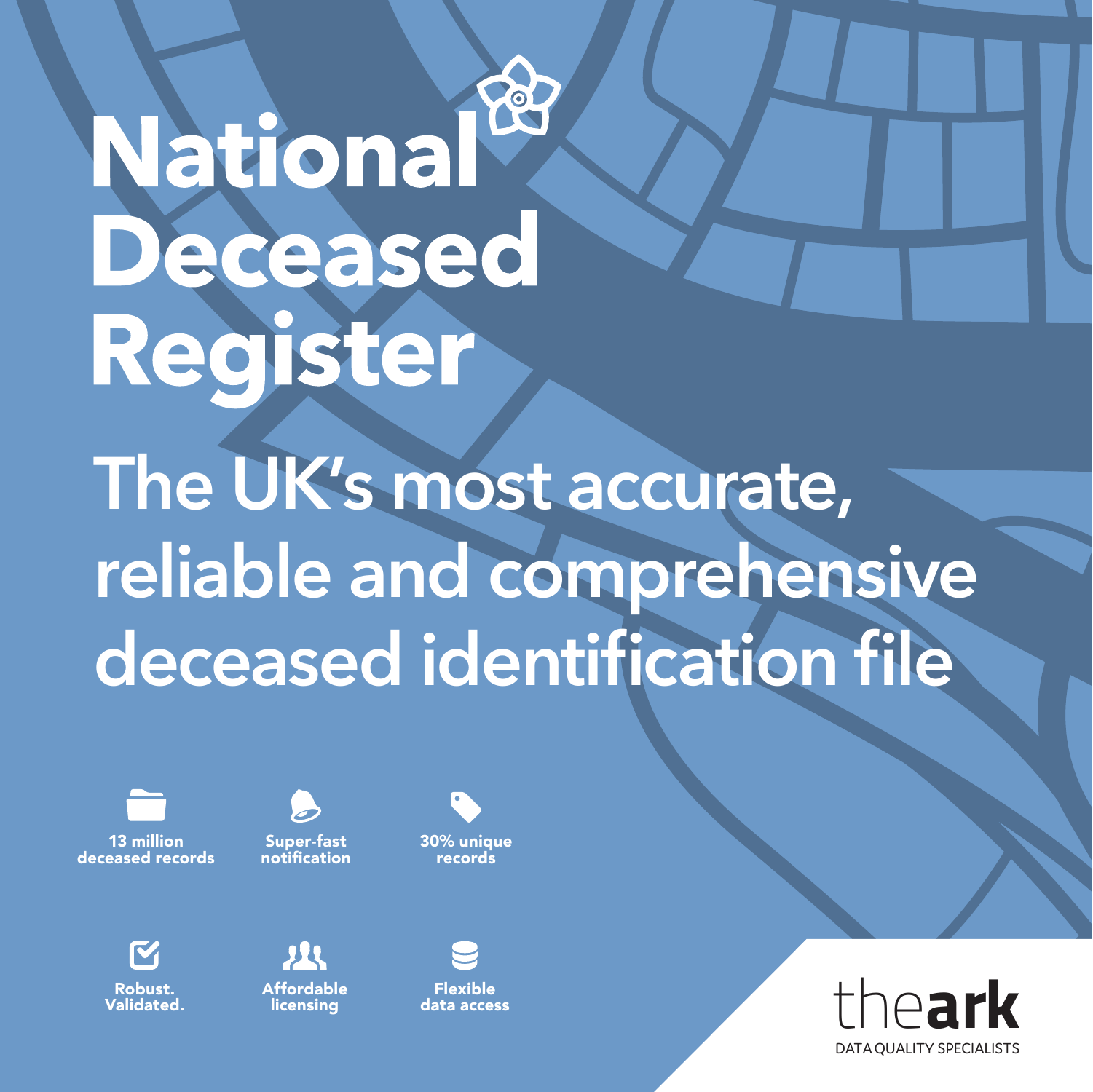

### **The UK's most comprehensive, accurate and reliable deceased identification file**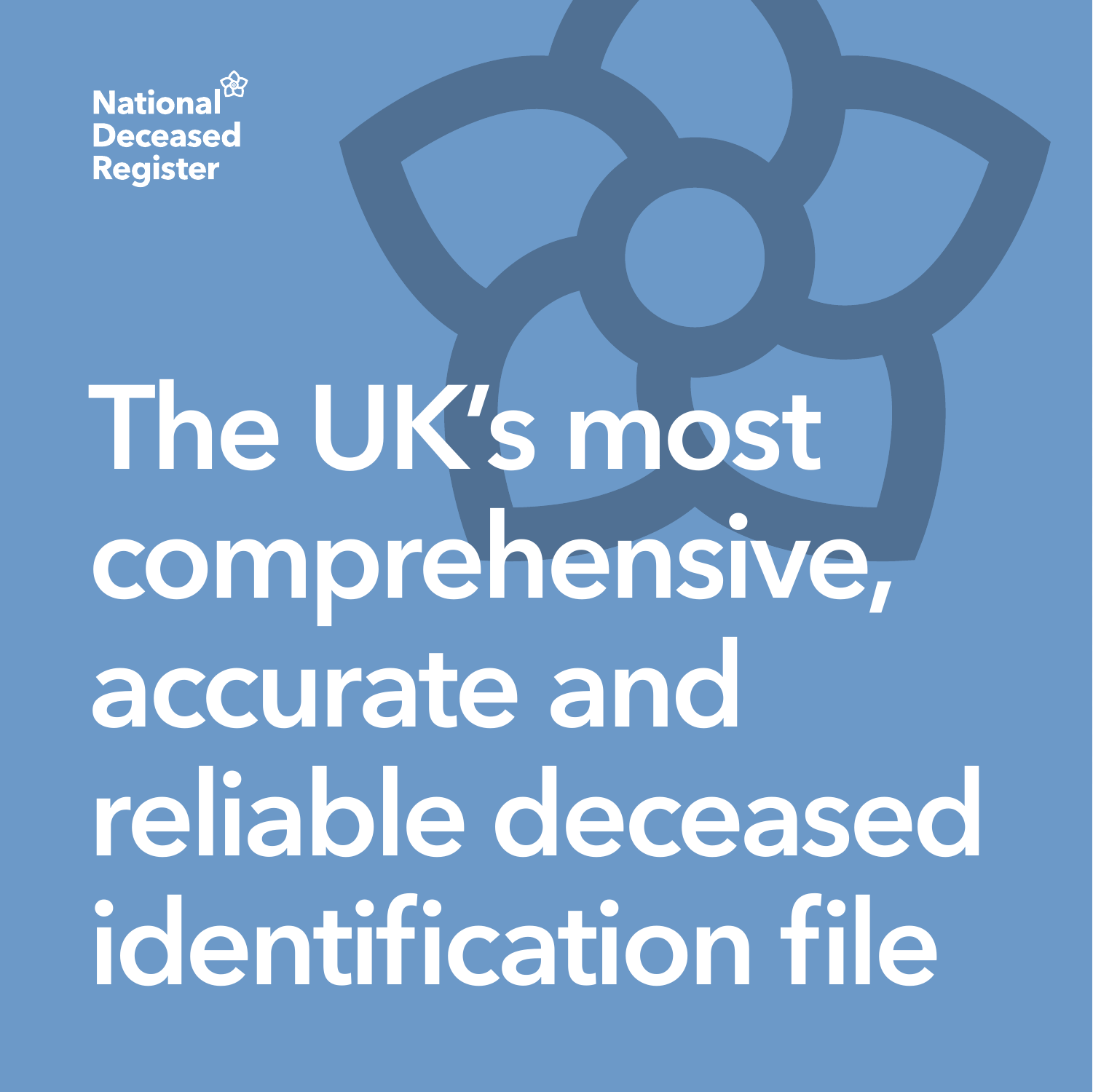**Includes data on over 13 million deaths dating back to 1995**

**Super-fast notification of death, with most deceased records added to the file within 6 weeks of death**

**30% of NDR's deceased records are unique and never appear on any other deceased identification file**

**Rigorous multi-source validation provides the most accurate source of data in the market**

74 **Our service is competitively priced and affordable for everyone. Plus our flexible pricing means you can choose to pay as you go or receive a fixed annual license**

**Access via JetStream, API or a direct feed of data (subject to minimum licence fees)** 

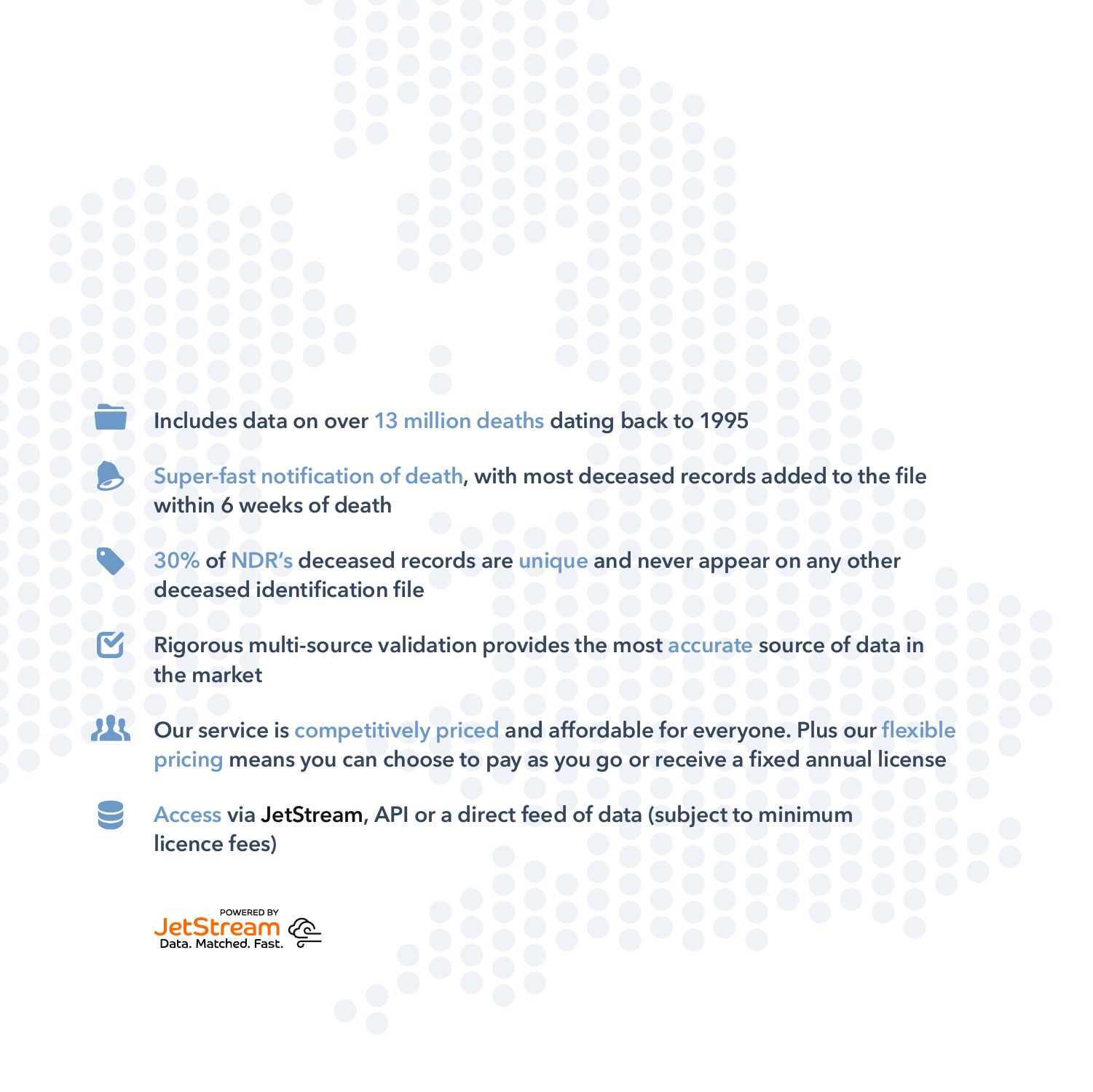

## What is the **National Deceased Register?**



13 million deceased records

Super-fast notification 30% unique records



Robust. Validated.



Affordable licensing

Flexible data access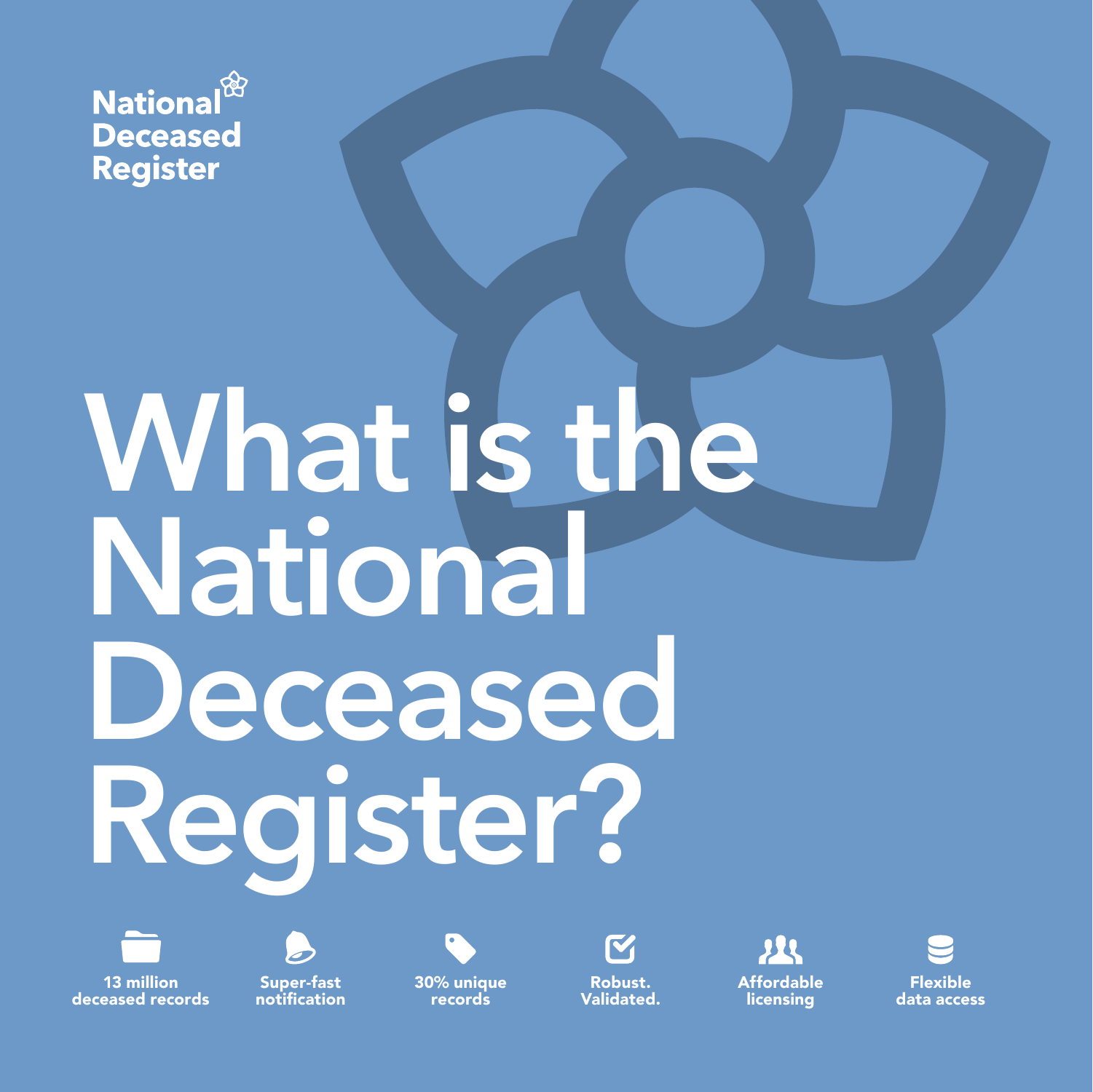NDR is the UK's most comprehensive, accurate and reliable deceased fraud and suppression file containing details of over 13m deaths captured since 1995. It will identify, flag and remove deceased customers and prospects from your database to ensure your data is accurate, up to date and compliant. NDR is also a key component in identifying fraudulent activity.

#### NDR is unlike any other file in the market and here's why:

#### Unique data sources

NDR is built from a range of exclusive transactional data sources and it contains NO volunteered data or postal returns. Audits consistently show that it contains at least 30% unique data, not found on any other deceased identification file in the market.

### Super-Fast

NDR contains over 90% of all UK deaths, most deceased records added to NDR within 6 weeks of death.

#### Up to date

Around circa 48,000 new deceased records are added to the file every month so you can flag and remove deceased records quickly and before they impact on your campaigns or customer relationships.

### Full geographic and demographic coverage

NDR contains data for all regions of the UK and across all age groups and incomes.

#### Accurate and reliable

NDR can be relied on to correctly identify deceased customers and prospects. Our rigorous multi-source validation process is accurate and reliable. We don't accept 'assumed' or volunteered data and we never use postal returns.

### Fully compliant

Our file is the only deceased identification file to have been examined by the **ICO**. In addition to this we have undertaken our own due diligence and compliance checks to ensure the NDR file meets the standard required under all relevant UK data law.

### Cost effective

Our file is **competitively priced** and highly affordable - we believe every company should screen their data for deceased customers/prospects and we set out to make this as achievable as possible for everyone.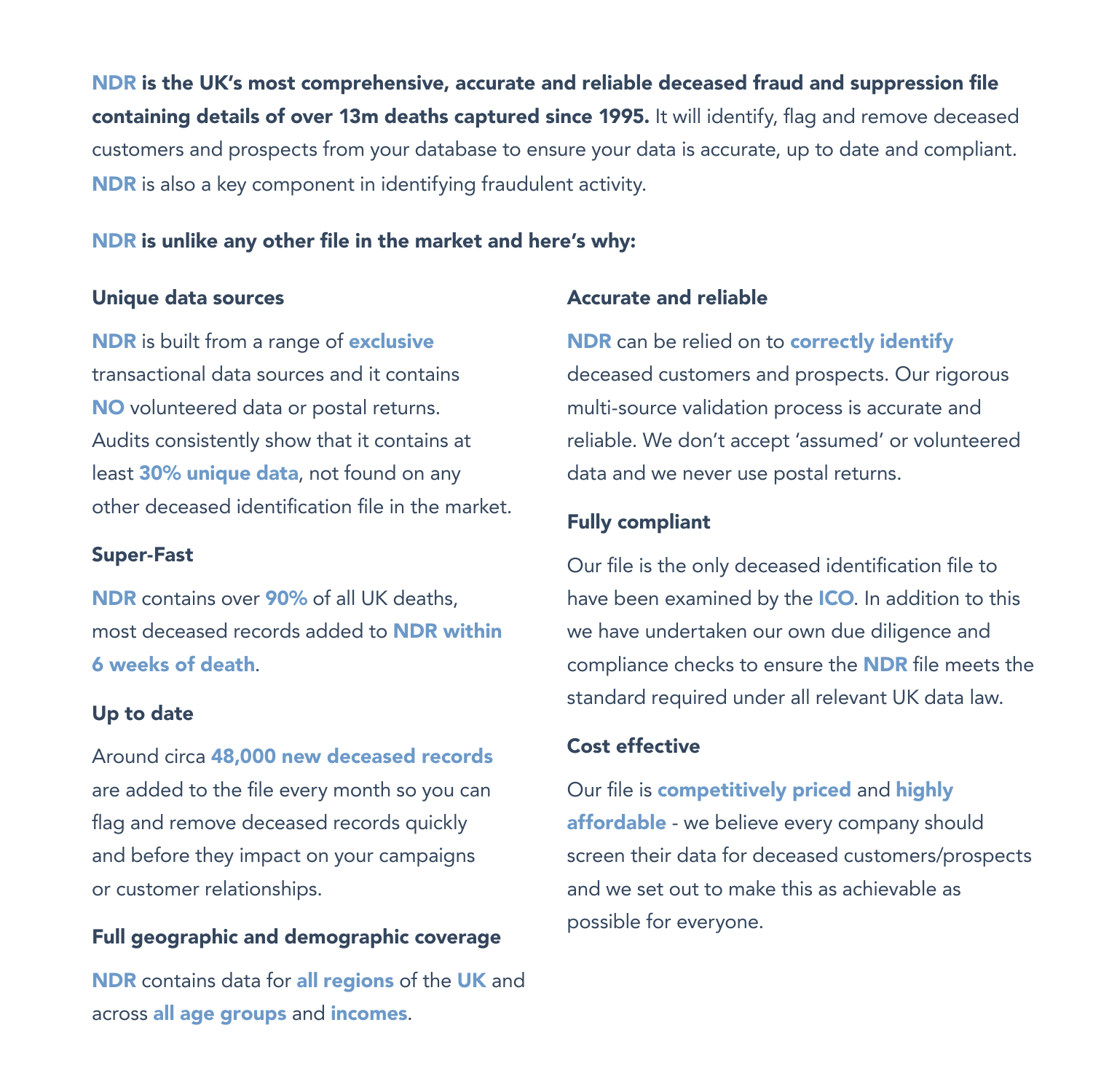

## **Key features of NDR at a glance**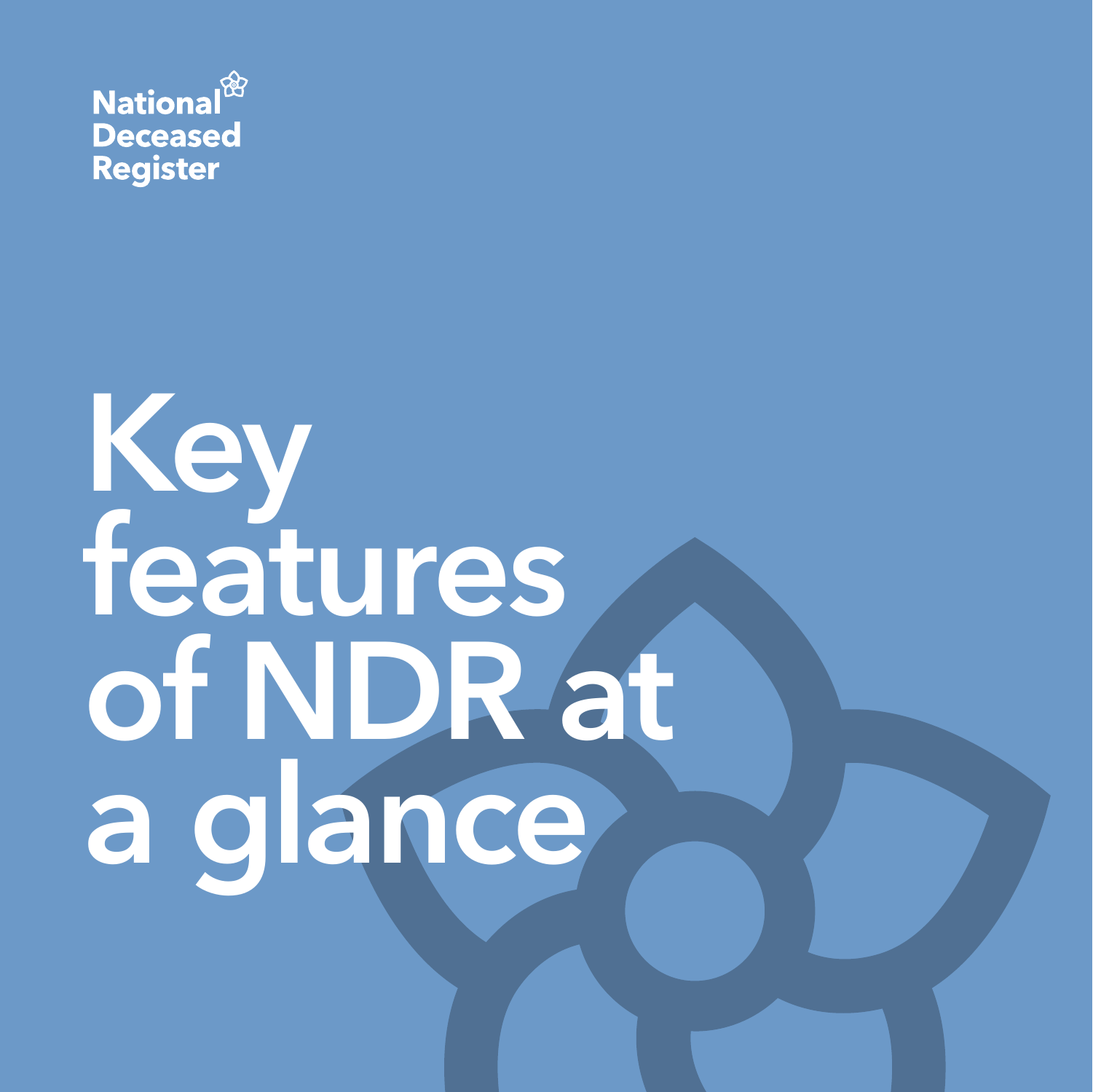### **Key features**

### All the data you need

We provide comprehensive details that include: Full name (including forename and middle initial) Full postal address and postcode Date added to the file Year of birth or date of birth

Flexible ways to access your data We provide 3 simple ways to access **NDR**:

Access via JetStream Through our API technology Direct Feed of Data

Simple pricing structures Choose from either:

Pay as you go

Fixed annual fee

Either way we try hard never to be beaten on price.

### **Case Study**

One of the UK's largest insurers used The Ark's National Deceased Register suppression file and found its customer database contained over 89,000 deceased individuals on a database containing 22 million records.

This worryingly large number of deceased records had gone undetected by all the other suppression files it had relied upon for decades to keep its data up-to-date, clean and compliant.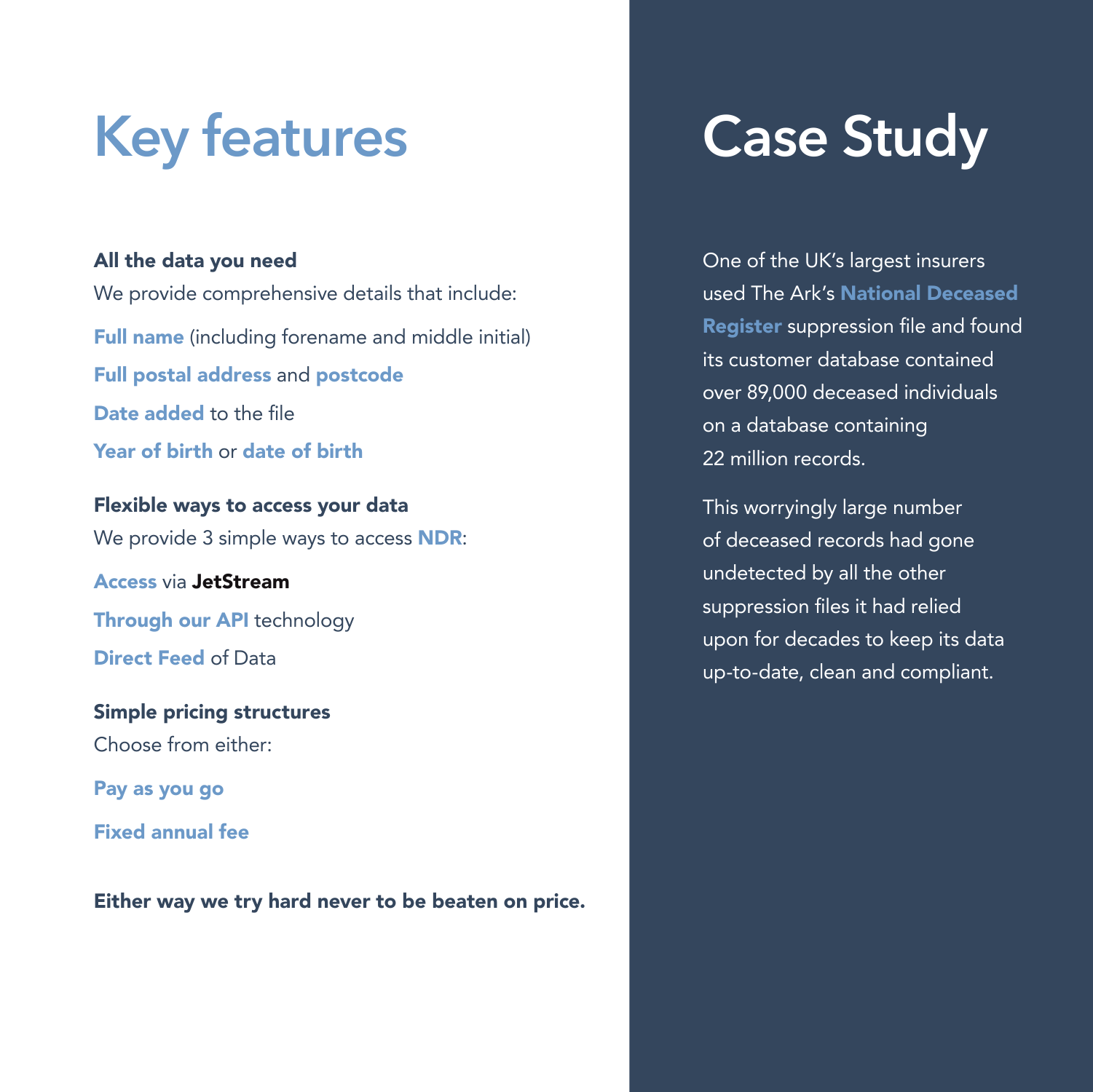

## **NDR will help you to remain compliant**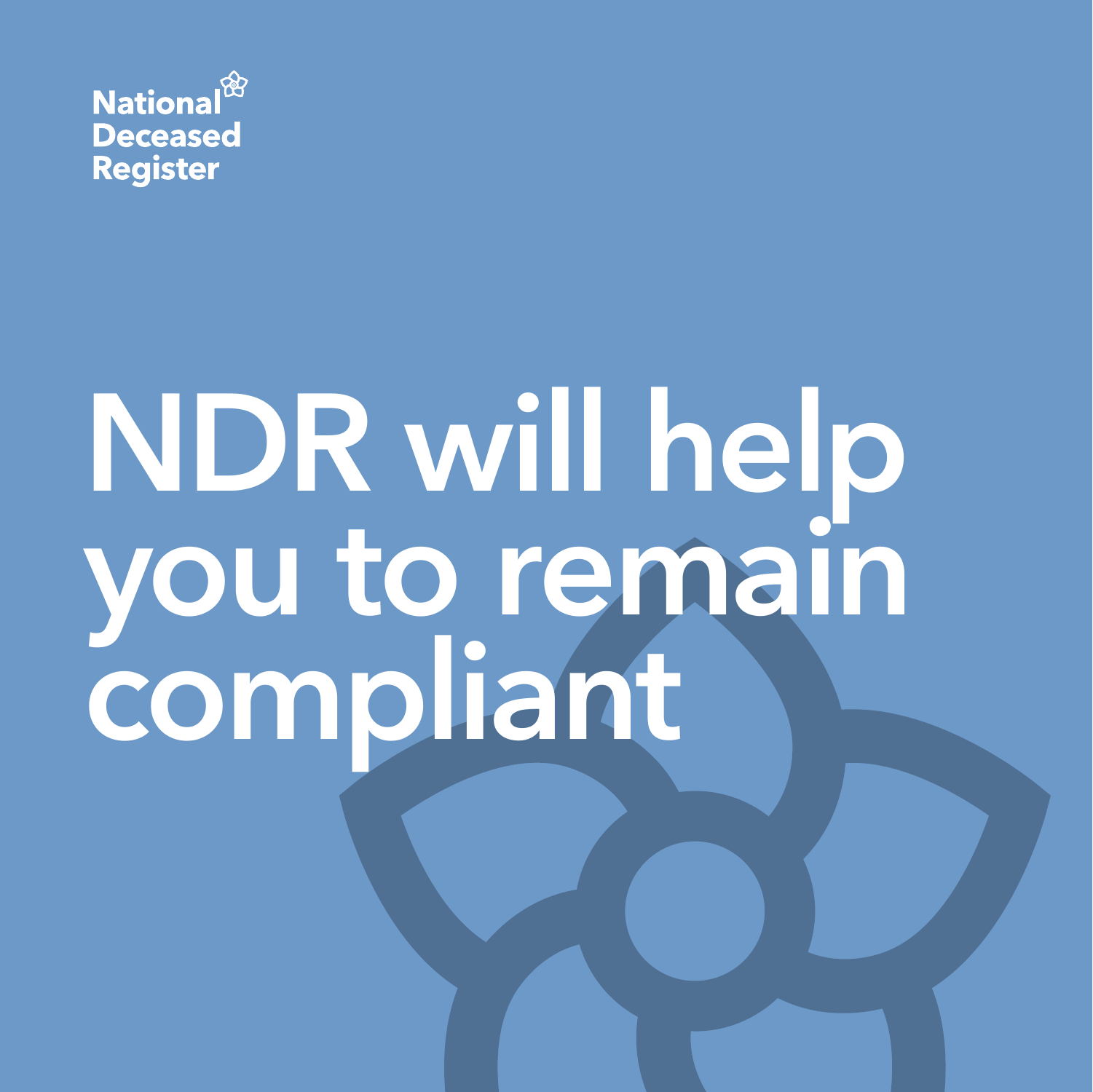### Using 3rd party suppression services to remove deceased customers is essential to maintaining data accuracy and meeting the GDPR data compliance requirements.

The GDPR's requirements regarding data accuracy are crystal clear:

Chapter 2, Article 5: 'Principles relating to processing of personal data' *'Personal data shall be: 1d) accurate and, where necessary, kept up to date; every reasonable step must be taken to ensure that personal data that are inaccurate, having regard to the*  purposes for which they are processed, are erased or rectified without delay ('accuracy').'

Holding records of goneaway customers could turn out to be a costly mistake. Out of date records could constitute a technical breach of the Regulation and incur penalties of 2% of global turnover or €10 million, whichever is greater.

### What the ICO has to say about the National Deceased Register

The Information Commissioner's Office (ICO) have provided us with some guidance to pass on to our clients as follows:

### Chapter 2, Article 5: 'Principles relating to processing of personal data'

"Deceased individuals do not fall under the scope of GDPR or DPA 2018, however, there's still a duty of confidentially afforded to deceased individuals and therefore organisations need to consider if it's appropriate to retain these records or if to destroy them as they are no longer required... There may be some justification in retaining certain records of the deceased but that should be on case by case basis and on either a legal or legitimate basis to ensure compliance with other legislation."

"If organisations are not checking information is accurate and up to date where 'necessary' they may not be compliant... Chapter 2, Article 5 relates to accountability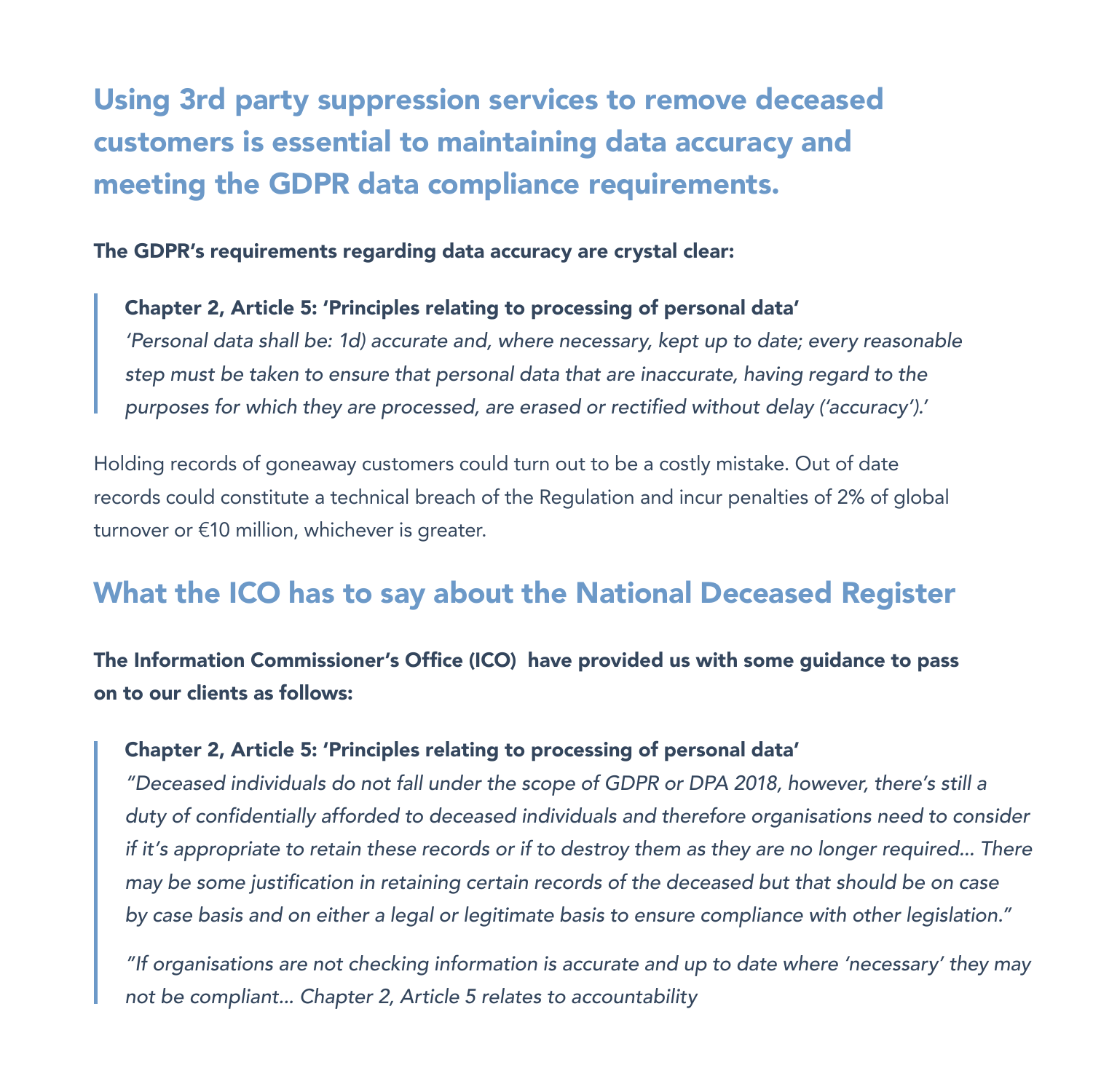

# **The benefits of using NDR**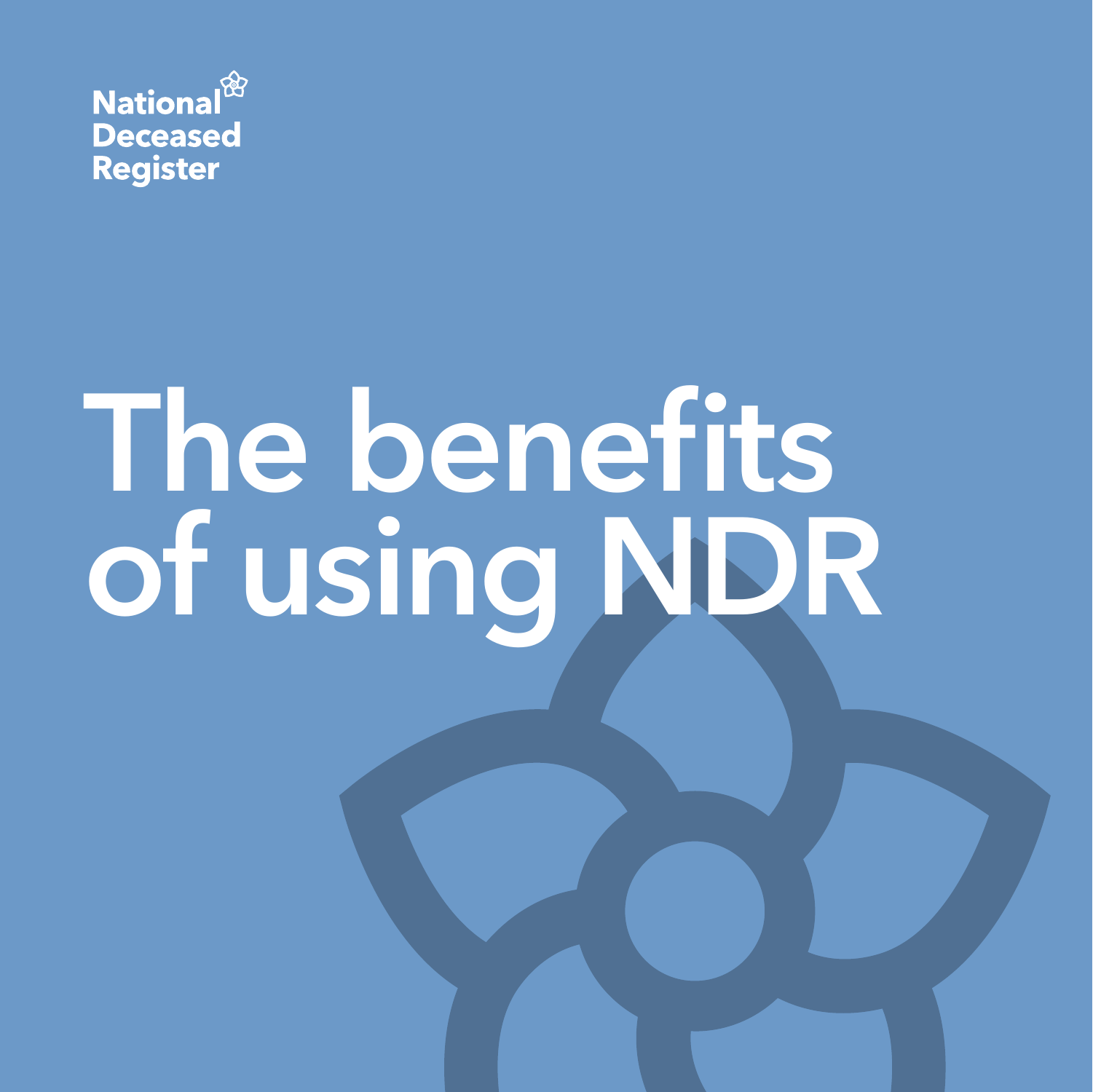### Save your organisation money and simplify your suppression processing

NDR is the most comprehensive deceased identification file in the market. By utilising NDR on a fixed fee or at the top of your data hierarchy you will only need to top up very small volumes from other files saving your organisation a significant amount on suppression costs.

### Protect your brand reputation

Avoid causing unnecessary upset to the bereaved and the associated impact on your brand and any damage that might cause.

### Remain compliant

Maintain the quality and accuracy of your data to comply with DPA & GDPR regulations. Don't risk a fine.

#### Improve your ROI

Mailing deceased contacts is a waste of your company resources and budget. By using NDR to remove or flag these contacts you minimise wastage and your return on each campaign will be higher.

### Reduce wastage

Mailing the deceased wastes large amounts of marketing budget; the costs of removing a record are far cheaper than production and mailing costs.

#### Do your bit for the environment

Printing and sending out mail to non-existent contacts will have a negative impact on not just your organisation's resources but also on the environment's resources. Help keep carbon emissions down by only mailing to an accurate database.

### Prevent identity fraud

Research from The Office of National Statistics estimates that up to 110 items of mail can be sent to a deceased individual in the 12 months after their death. This increases the risk of identity fraud as criminals intercept mail and use the documents to apply for products in the name of the deceased customer. Identity fraud is the fastest growing crime in the UK and reached an unprecedented 189,108 cases in 2018, a rise of 8% from 2017. The Ark can make available NDR Monitor specifically designed to combat fraud and assist with ID checks.